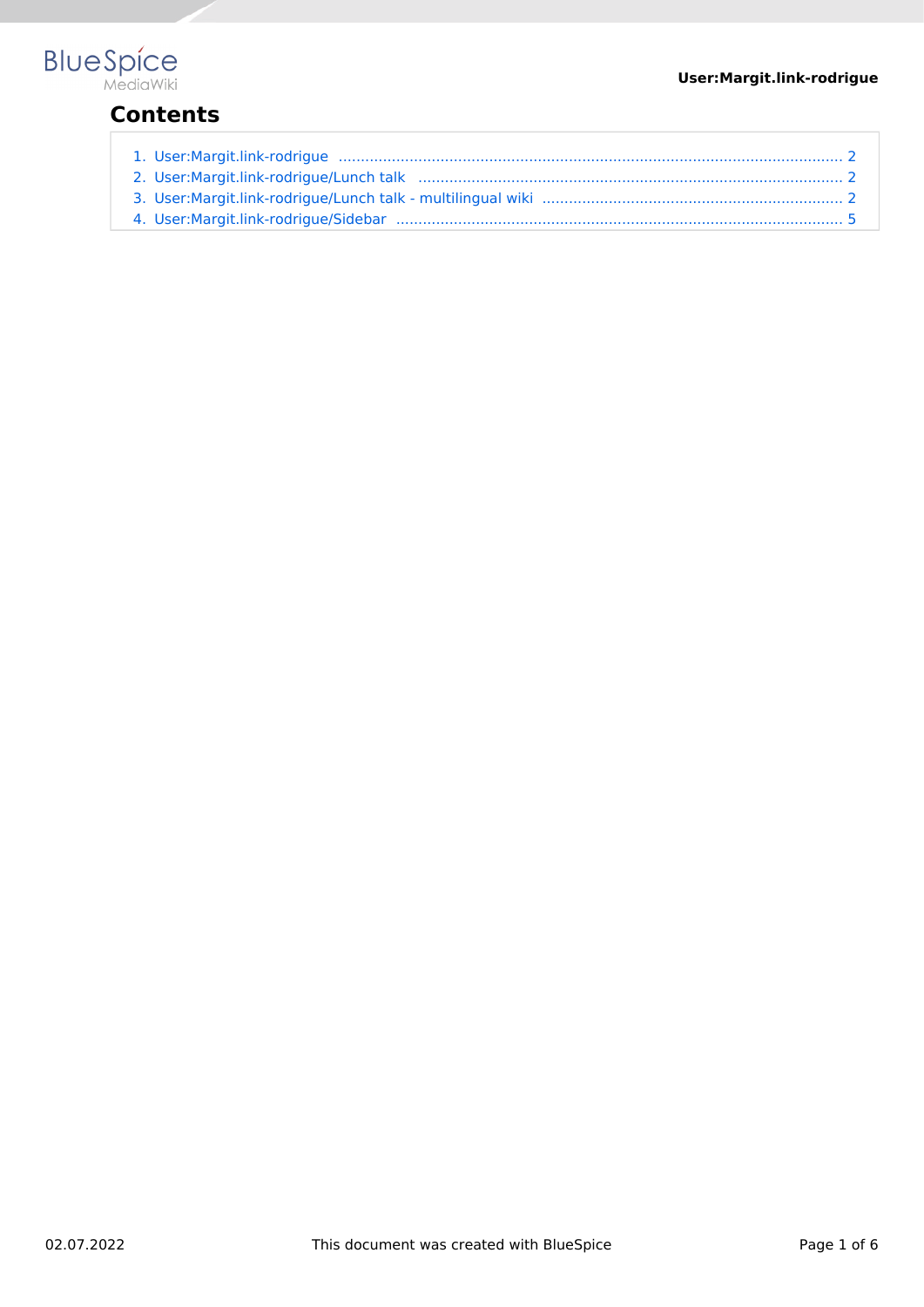



**[Latest revision as of 15:36, 3 December 2021](#page-1-0) [\(view source\)](#page-1-0)** [Margit.link-rodrigue](#page-1-0) ([talk](https://en.wiki.bluespice.com/w/index.php?title=User_talk:Margit.link-rodrigue&action=view) | [contribs](https://en.wiki.bluespice.com/wiki/Special:Contributions/Margit.link-rodrigue)) (create user page)

(No difference)

<span id="page-1-0"></span>**BlueSpice** 

MediaWiki

Latest revision as of 15:36, 3 December 2021

## <span id="page-1-1"></span>**Difference between revisions of "User:Margit.link-rodrigue /Lunch talk"**

**[Latest revision as of 16:24, 17 May 2022](#page-1-1) ([view source\)](#page-1-1)** [Margit.link-rodrigue](#page-1-0) ([talk](https://en.wiki.bluespice.com/w/index.php?title=User_talk:Margit.link-rodrigue&action=view) | [contribs](https://en.wiki.bluespice.com/wiki/Special:Contributions/Margit.link-rodrigue)) ((username removed) (log details removed)) [Tag](https://en.wiki.bluespice.com/wiki/Special:Tags): New redirect

(No difference)

#### Latest revision as of 16:24, 17 May 2022

Redirect to:

[User:Margit.link-rodrigue/Lunch talk - multilingual wiki](#page-1-2)

## <span id="page-1-2"></span>**Difference between revisions of "User:Margit.link-rodrigue /Lunch talk - multilingual wiki"**

**[Latest revision as of 16:42, 17 May 2022](#page-1-2) ([view source\)](#page-1-2)** [Margit.link-rodrigue](#page-1-0) ([talk](https://en.wiki.bluespice.com/w/index.php?title=User_talk:Margit.link-rodrigue&action=view) | [contribs](https://en.wiki.bluespice.com/wiki/Special:Contributions/Margit.link-rodrigue)) [Tag:](https://en.wiki.bluespice.com/wiki/Special:Tags) 2017 source edit

(No difference)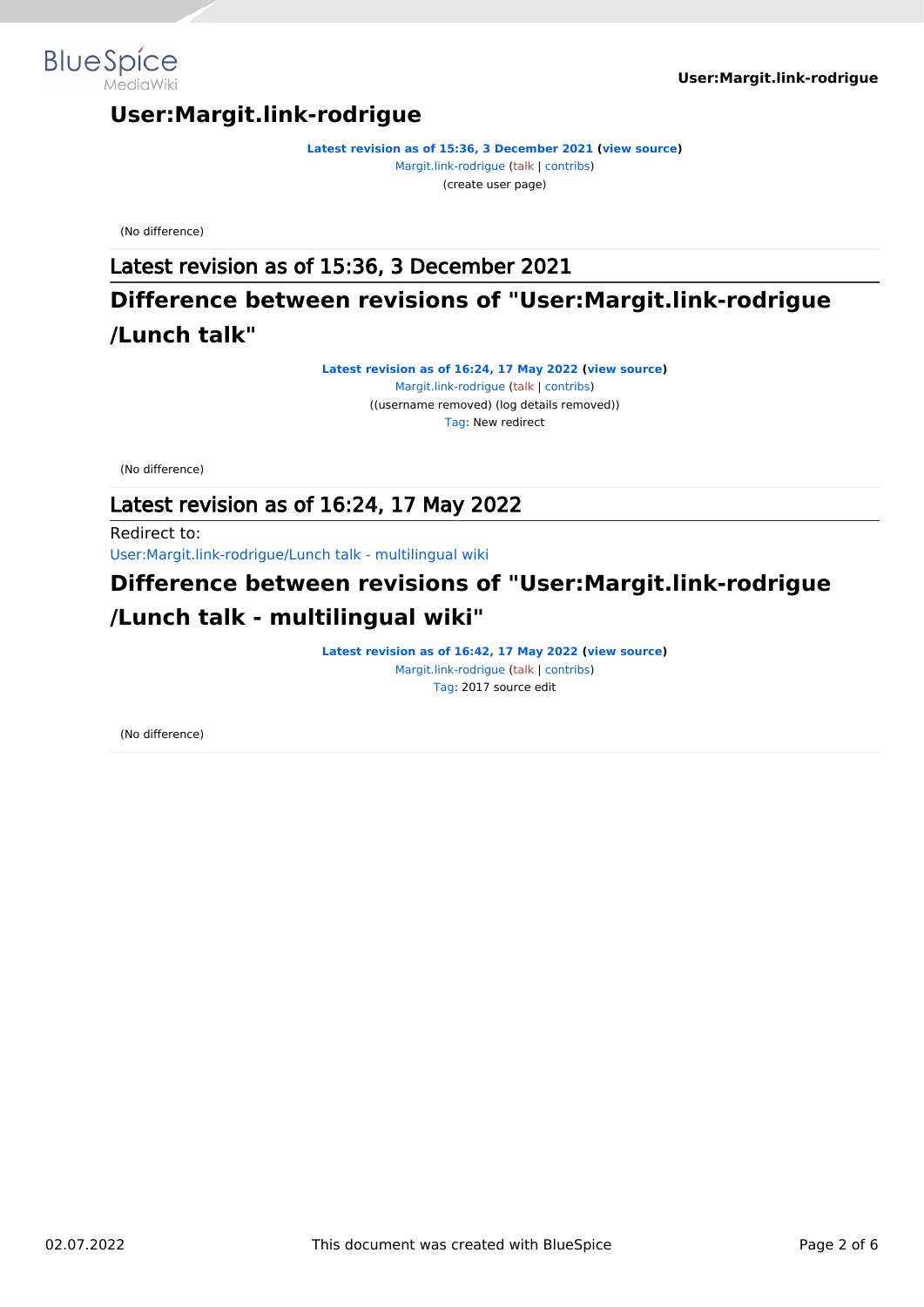#### **BlueSpice** MediaWiki

Latest revision as of 16:42, 17 May 2022

## **Lunch talk: Multilingual wiki**

### Supporting a multilingual wiki



## "Smart" language switchers

#### **Language support**

options to define which languages are used in the wiki

#### **Switching pages**

a mechanism to automatically switch between the language versions of a page

#### **Tracking**

a property that tracks the page language for each page (supported in BlueSpice pro) fallback: categories track the page language (BlueSpice free)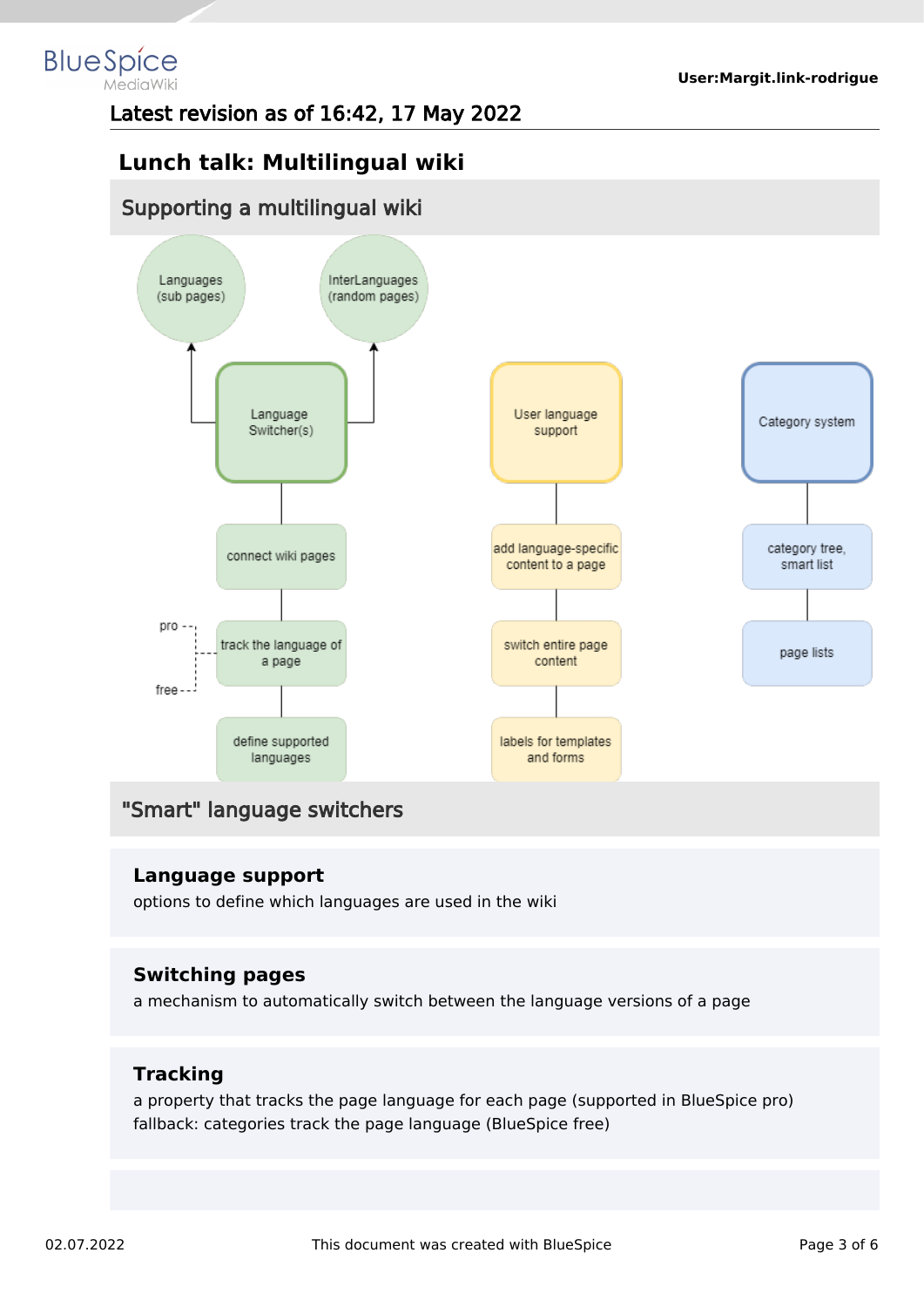

#### **Support for display title**

needed for the subpage-technique

#### **Switcher comparison**

**Languages:** subpages **InterLanguages:** unrelated pages

## User language support

#### **Based on system messages**

- **•** imported with language switcher template
- needs to be checked for {{CONTENTLANGUAGE}}

#### **{{int:***message name***}}**

- Translates the **int**erface message into the user language
- $\bullet$  {{int:lang}}

#### **Add or switch content**

- Switch the entire page content
- Show additional content

#### **Support templates/forms**

Switch labels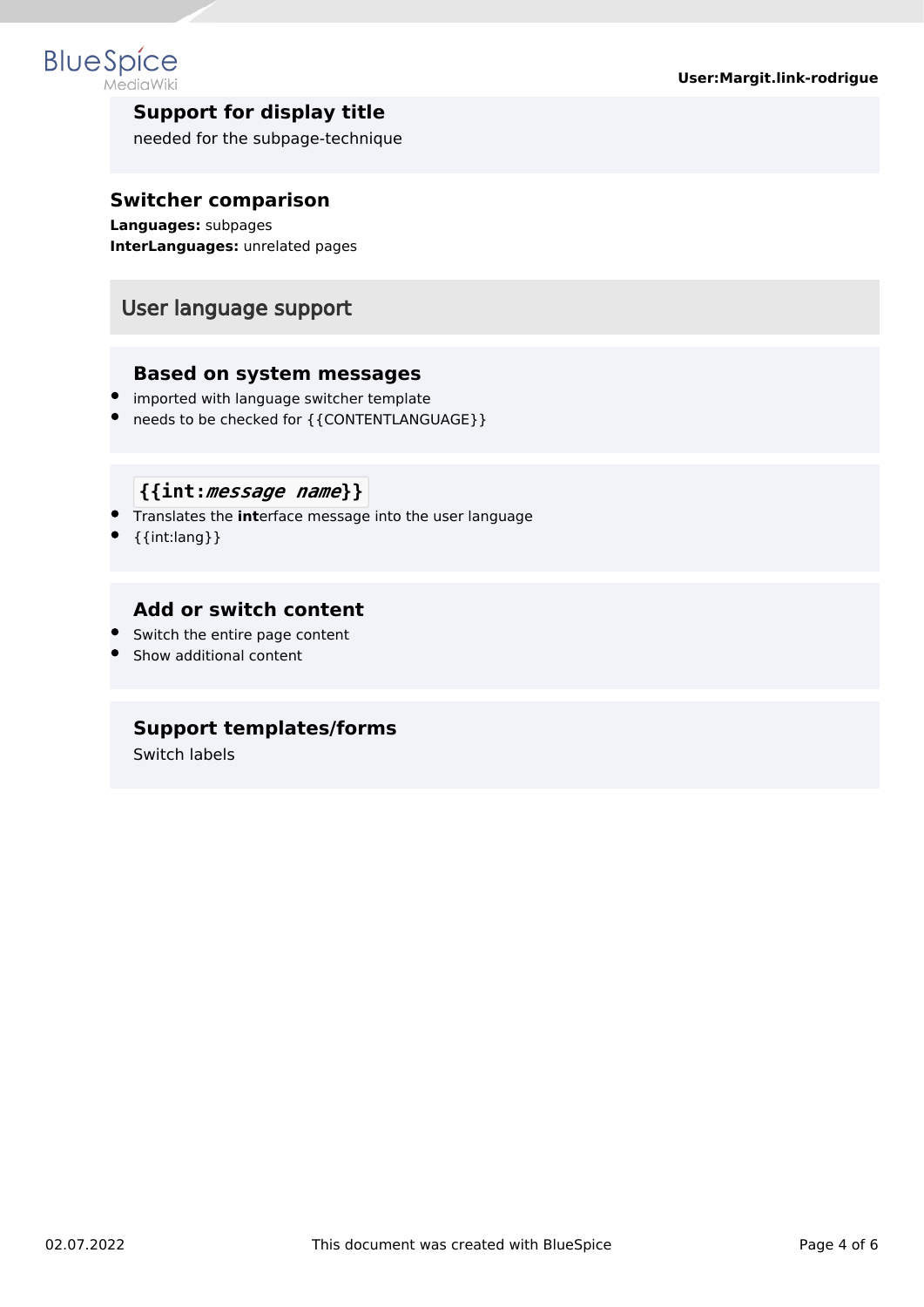

#### Category system

# Category manager

| 1-Wiki<br>$\checkmark$                    |  |
|-------------------------------------------|--|
| $\vee$ APP Application                    |  |
| $\vee$ APP SAP                            |  |
| $\vee$ APPde Anwendung                    |  |
| $\vee$ APPde SAP                          |  |
| <b>DEP</b> Department<br>$\checkmark$     |  |
| $\vee$ DEPde Abteilung                    |  |
| $\vee$ DOC Document type                  |  |
| $\vee$ DOC Process description            |  |
| $\vee$ DOC Work instruction               |  |
| $\vee$ DOCde Dokumententyp                |  |
| $\vee$ DOCde Arbeitsanweisung             |  |
| DOCde Prozessbeschreibung<br>$\checkmark$ |  |

## Further considerations

Ad-hoc on-page translation (DeepL) -> duplicate page to make translation permanent Improvements to sidebar regarding language support MediaWiki translation extension

## Documentation

Helpdesk EN: [Multilingual wiki](https://en.wiki.bluespice.com/wiki/Multilingual_wiki)

# <span id="page-4-0"></span>**Difference between revisions of "User:Margit.link-rodrigue /Sidebar"**